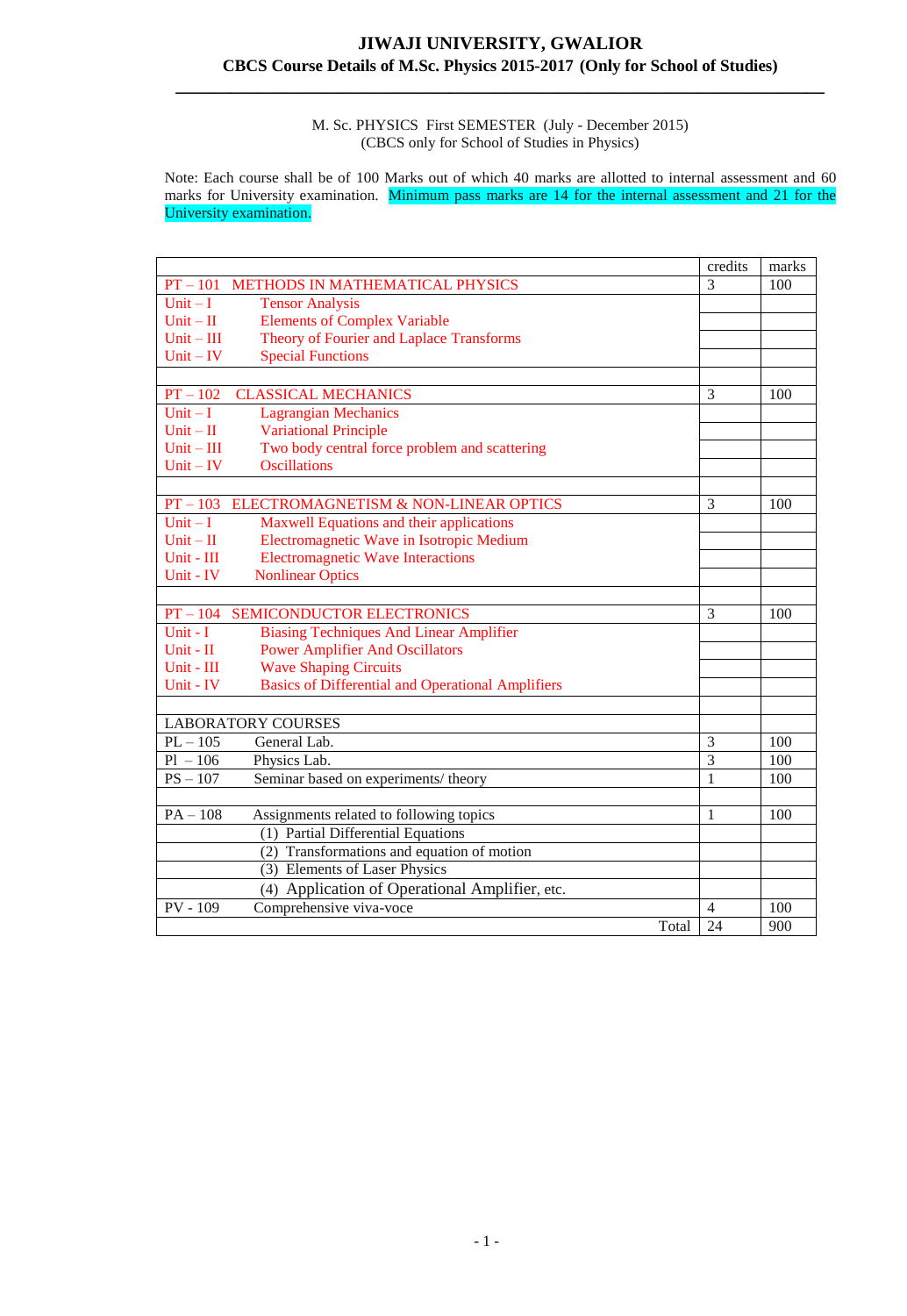# **PT – 101 METHODS IN MATHEMATICAL PHYSICS**

#### Max. Marks: 60 Pass Marks: 21

Note: Each course shall be of 100 Marks out of which 40 marks are allotted to internal assessment and 60 marks for University examination. Minimum pass marks are 14 for the internal assessment and 21 for the University examination.

## **Unit – I Tensor Analysis**

Definition of Tensor and its rank, Transformation laws of covariant, contravariant and mixed tensors, Fundamental Operations with tensors (addition, subtraction and multiplication), Inner and outer product, Contraction of tensors, Associated tensors, Christoffel symbols, covariant differentiation of tensor

## **Unit – II Elements of Complex Variable**

Functions of a complex variable, the derivative and the Cauchy-Riemann differential equations, line integrals of complex functions, Cauchy's integral theorem, Cauchy's integral formula, Taylor's series, Laurent's series, residues; Cauchy's residue theorem, singular points of an analytic function, evaluation of residues, Jordon-Lemma, evaluation of definite integrals,.

#### **Unit – III Theory of Fourier and Laplace Transforms**

Fourier series analysis, evaluation of constants, Fourier sine, cosine and complex transforms, transforms of derivatives, Convolution theorem, Parseval's relation, Momentum representation: Examples from optics, Electromagnetism and quantum mechanics, Laplace transforms(LT) of simple function and derivatives, LT and solution of simple differential equations, convolution theorem.

#### **Unit – IV Special Functions**

Singularity structure of a general second order homogeneous differential equation : ordinary points, regular and irregular points, indicial equation, The point at infinity, Series expansion method for solving differential equations, series solutions, Generating functions and recurrence relations and orthogonality of Legendre and Hermite polynomials

#### BOOKS RECOMMENDED

- 1) Applied Mathematics for Engineers and Physicist: Pipes
- 2) Mathematical Physics: Harper
- 3) Advanced Engineering Mathematics: Kreyszig
- 4) Schaum Series for Transforms, Complex Variables and Tensors
- 5) Mathematical Methods: Arfken
- 6) Elements of Complex variables: Churchill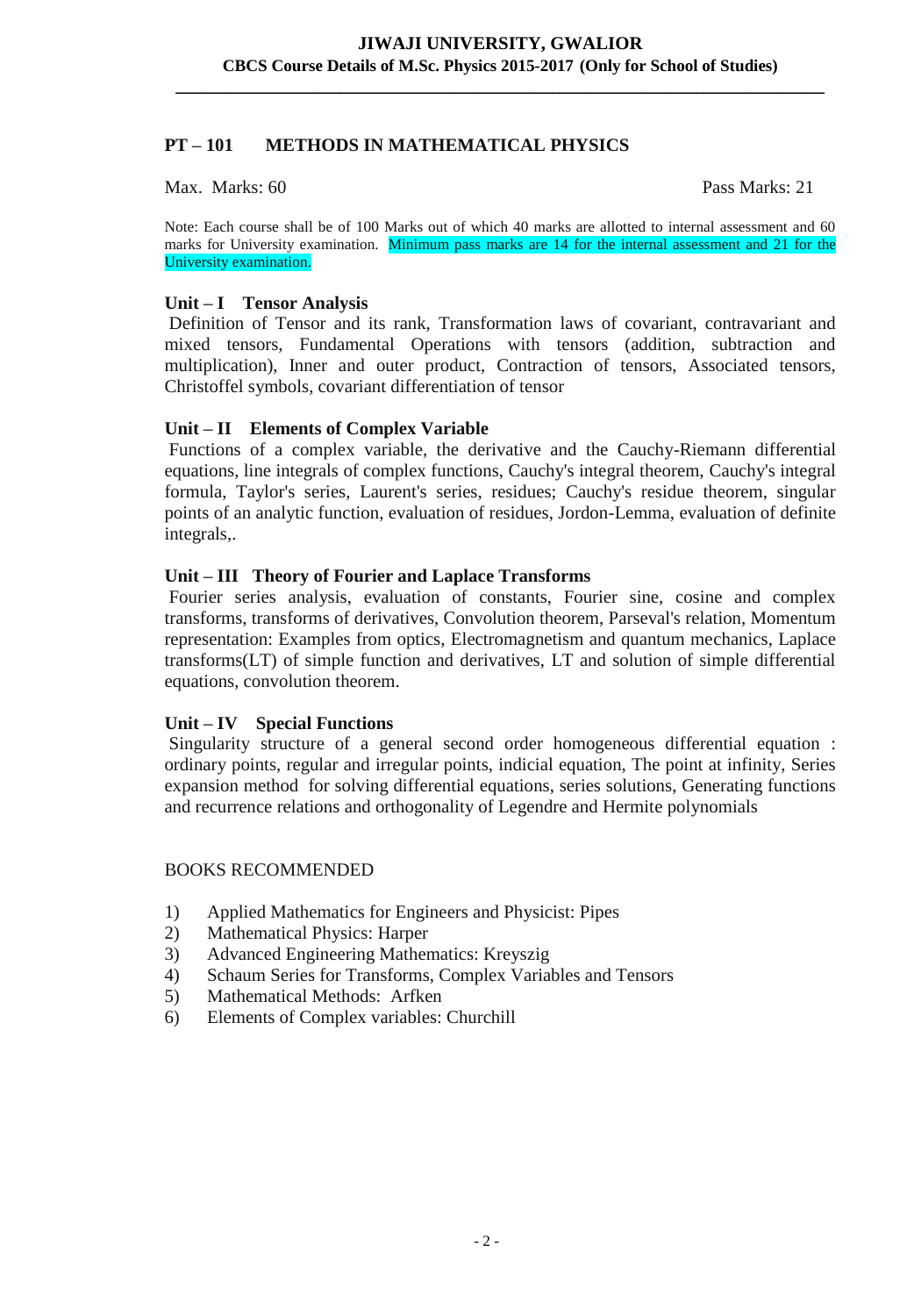# **PT – 102 CLASSICAL MECHANICS**

Max. Marks: 60 Pass Marks: 21

Note: Each course shall be of 100 Marks out of which 40 marks are allotted to internal assessment and 60 marks for University examination. Minimum pass marks are 14 for the internal assessment and 21 for the University examination

## **Unit – I Lagrangian Mechanics**

Mechanics of a particle, Mechanics of a system of particles, Constraints, Generalised coordinates, De Alembert's principle and Lagrangian equations, Lagrangian for a charged partcle in an electromagnetic field, application of Lagrangian formulation to (a) single particle in space, (b) Atwood's machine.

## **Unit – II Variational Principle**

Hamilton's principle, some techniques of the calculus of variation, application to (a) geodesics in a plane (b) minimum surface of revolution, Derivation of Lagrange's equation from Hamilton's principle, Conservation laws and corresponding symmetry principles

## **Unit – III Two body central force problem and scattering**

Reduction of two body central force problem to the equivalent one body problem, The equation of motion and the first integrals, Classification of orbits, the virial theorem, the Kepler problem, scattering in a central force field, Rutherford scattering, transformation of the scattering problem to laboratory coordinates.

#### **Unit – IV Small oscillations**

Formulation of the problem, the eigen value equation, frequencies of free vibration, free vibration of a linear tri atomic molecule, transition from a discrete to a continuous system, the Lagrangian formulation for continuous system.

Hamilton equations of motion, Hamilton's equation from variational principle, equation of canonical transformationx

#### BOOKS RECOMMENDED

- 1. Classical Mechanics: Goldstein.
- 2. Classical Mechanics: Takwale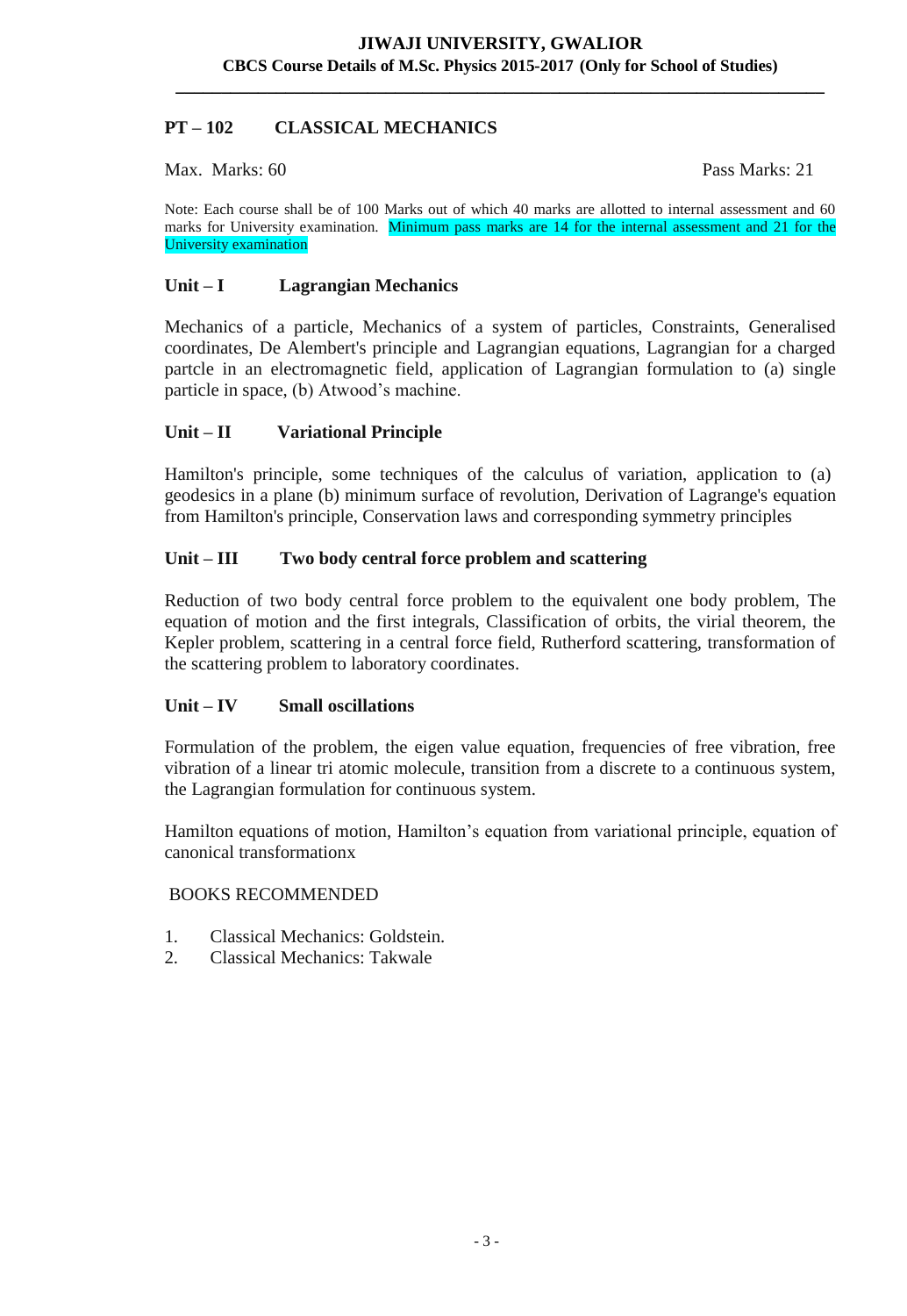## **PT – 103 ELECTROMAGNETISM AND LASER OPTICS**

Max. Marks: 60 Pass Marks: 21

Note: Each course shall be of 100 Marks out of which 40 marks are allotted to internal assessment and 60 marks for University examination. Minimum pass marks are 14 for the internal assessment and 21 for the University examination

## **Unit – I Application of Maxwell Equations**

Maxwell's equation, Field energy, Poynting theorem, plane wave solution of Maxwell's equations, Reflection and Refraction at a plane boundary of dielectrics, Polarization by reflection and total internal reflection, Waves in a conducting medium, Reflection and refraction by the ionosphere.

## **Unit – II Electromagnetic Waves in Anisotropic Medium**

The dielectric tensor of an anisotropic medium, structure of a monochromatic plane wave in an anisotropic medium: The phase velocity and the ray velocity, Fresnel's formulae for the propagation of E.M. wave in crystals, Geometrical constructions for determining the velocities of propagation and directions of vibrations, optical properties of uniaxial and biaxial crystals: The optical classification of crystals, E.M. wave propagation in uniaxial crystals.

## **Unit - III Electromagnetic Wave Interactions**

E.M. wave propagation in biaxial crystals Refraction in crystals: double refraction, internal and external conical refraction, experimental demonstration of double refraction and conical refraction, Acoustic-optic interaction: Raman-Nath theory of ultrasonic diffraction of E.M. waves, magneto-optic interaction: Faraday effect, Electro-optic interaction: Kerr effect, interaction with matter: (a) normal and anomalous dispersion (b) Rayleigh scattering.

#### **Unit -IV Nonlinear Optics**

Nonlinear optical media, Second order nonlinear optics Second harmonic and rectification, The electro-optics effect, Three-wave mixing, Third order nonlinear optics, Third harmonic generation and self pulse modulation, four wave mixing, optical pulse conjugation.

Books Recommended

- 1. Introduction of electrodynamics: Griftith
- 2. Foundation of electromagnetic Theory: Reitz, Millford and Christy.
- 3. Electromagnetic waves and radiation systems: Jordan and ball man
- 4. Classical electrodynamics: Jackson